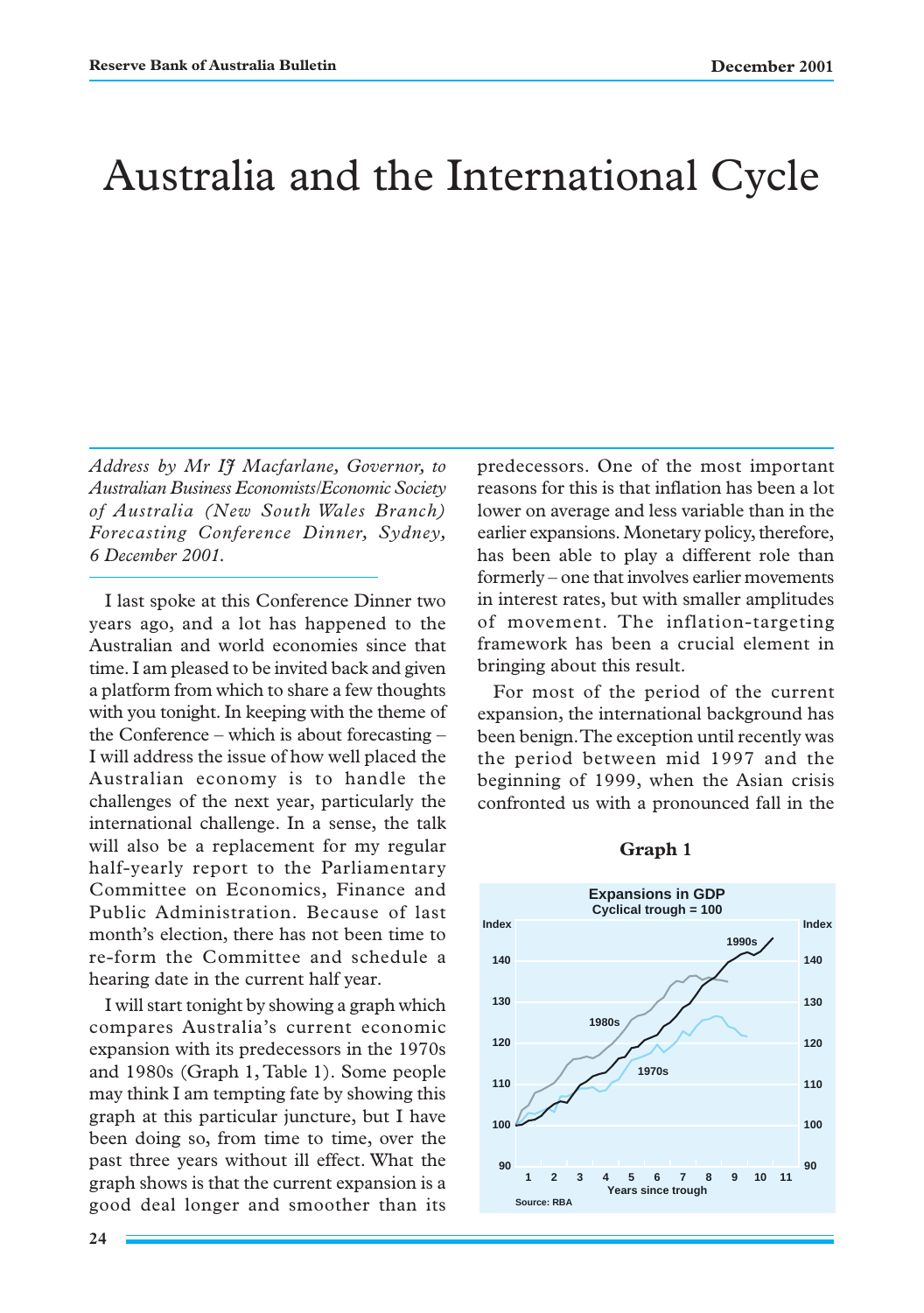|                                                                                                                                                                                                                                                                              | 1970s                                        | 1980s                                       | 1990 <sub>s</sub>                                    |  |
|------------------------------------------------------------------------------------------------------------------------------------------------------------------------------------------------------------------------------------------------------------------------------|----------------------------------------------|---------------------------------------------|------------------------------------------------------|--|
| Length of expansion in quarters<br>Total increase <sup>(a)</sup><br>Average growth rate<br>Number of quarterly declines<br>Standard deviation of quarterly growth rates <sup>(b)</sup><br>Average inflation rate<br>Standard deviation of quarterly inflation <sup>(b)</sup> | 31<br>26.6<br>3.1<br>7<br>1.1<br>11.2<br>1.2 | 28<br>36.5<br>4.5<br>2<br>0.9<br>6.9<br>0.7 | $40$ so far<br>45.6<br>3.8<br>2<br>0.6<br>2.4<br>0.3 |  |
| Per cent<br>(a)<br>Percentage points<br>(b)                                                                                                                                                                                                                                  |                                              |                                             |                                                      |  |

#### **Table 1: Expansions in GDP**

demand for our exports and some pretty skittish international capital markets. We survived – indeed, prospered – in that period, much better than any of us thought likely at the time. Now we are confronted with another period of weak international demand, and this time the United States – the former powerhouse of the world economy – is the principal source of the weakness. This time we confront a problem that is global rather than specific to our region.

The current problems did not, of course, start on 11 September, and I think there has been a tendency to exaggerate the economic consequences of that event, and under-estimate the underlying weakness that preceded it. If I had to give a date when it became clear that the international economy was in for a rough ride, I would nominate 3 January, when the Fed surprised everyone with the first reduction in interest rates in this phase only a fortnight after their previous meeting at which they had kept rates constant. After a flurry of interest rate reductions around the world in the next few months, the situation then settled down for a while. In Australia, after our three initial reductions, we paused for four months while we evaluated the incoming information. By mid August, we had concluded that the international situation was worsening again, and we began a second round of easings in early September, about a week before the fateful events in New York. Thus, taking these events together, we have been in a situation where we were conscious of a weakening world economy for virtually a full year. During that time – or for the three quarters covered by the national accounts – the Australian economy has grown at an annual rate of 4 per cent, while the US has been flat (Table 2). We have also done better than other comparable economies. This is a very encouraging result for us, but success so far does not guarantee success in the future. Indeed, there is a large body of opinion that says we are destined to follow where others have led.

**Table 2: Growth and Inflation in 2001** Per cent, year-to-date annualised

|                      |      | GDP growth CPI inflation |
|----------------------|------|--------------------------|
| <b>United States</b> | 0.2. | 2.1                      |
| Canada               | 0.5  | 1.8                      |
| Euro area            | 0.9  | 2.5                      |
| United Kingdom       | 2.1  | 1.5                      |
| Australia            | 4.0  | 3.0                      |
|                      |      |                          |

I suppose that is the question that has been on everyone's lips for quite a few months – if the world economy goes into a recession, as the United States and Japan have done and much of the rest of the world seems to be doing, does that mean that Australia has to follow? People who would answer yes to this question would point out that we have done so in the past, for example, in the mid 1970s, the early 1980s and the early 1990s. Why should this time be any different?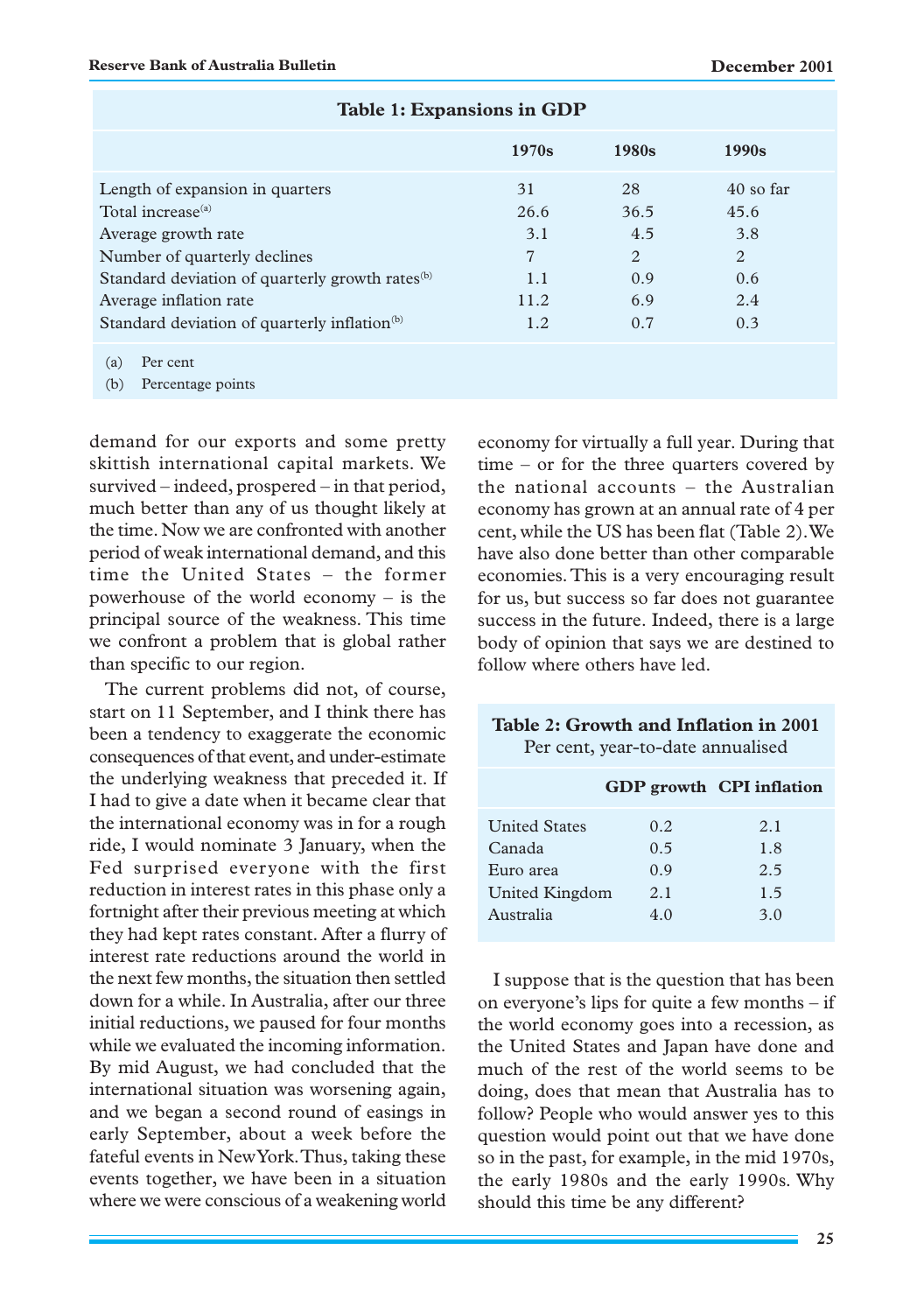This is a view of the world that I would call historical determinism, and it may or may not be a good guide. But before we accept such a prediction, it should be challenged by a close examination of the circumstances then and now. What such an examination reveals is that present domestic circumstances are very different to those prevailing in the earlier episodes. To put it bluntly, we brought a lot of the problems on ourselves in the previous episodes, whereas this time we have not done so. On the previous occasions, we could not in all honesty make the claim that it was mainly the fault of the rest of the world – much of the fault was clearly of our own making. In other words, Australia had a lot of serious domestic imbalances that contributed to the downturns.

### **Imbalances – Then and Now**

For a start, each of the earlier downturns was preceded by an episode of high inflation. In the 1970s and 1980s, the CPI was rising in double digits; in the 1990s, although this measure peaked at a lower rate – about 8 per cent – it was accompanied by unsustainably high asset price inflation. Accordingly, monetary policy had to be tightened on all three occasions to combat these imbalances, and short-term interest rates reached very high levels – either a little above or below 20 per cent on each occasion. Nothing remotely like that has happened this time to either inflation or to interest rates. Perhaps more importantly, monetary policy this time has been able to be eased much earlier than on previous occasions – interest rates have been successively lowered for nearly a year now, during which the economy has been growing at a good rate.

While I think the different behaviour of inflation and interest rates is the biggest change between then and now, there are a number of other factors that contributed to our difficulties in earlier times that are not present now. I have listed these before, but there is no harm in doing so again:

- There were large rises in real wages that squeezed the business sector in the 1970s and 1980s. This time wages have grown at a reasonably steady  $3^{1}/2$  per cent per annum over the past year or two.
- There was an investment boom that led to over-capacity in the early 1980s. Investment has been quite subdued over the past two years, and, in more normal circumstances, we should be due for a pick-up. Even in current circumstances, a straightforward reading of last week's Capex Survey suggests a rise in the current financial year, though it is concentrated mostly in one sector (mining).
- In the early 1990s, the exchange rate appreciated sharply in the period ahead of the downturn. On this occasion, it goes without saying that the exchange rate is exerting an expansionary influence.
- On each earlier occasion, the deficit on current account of the balance of payments widened by an amount that alarmed many people. On this occasion, it has fallen to a level not seen in more than 20 years.

I will return to some of these subjects later, but before I do so, I would like to address another form of historical determinism.

# **Imbalances – United States and Australia**

The macroeconomic performances of Australia and the United States in terms of output growth and inflation were very similar over the 1990s. It would therefore not be unreasonable to ask the question of why they should not also be similar in the first few years of the new century. Again, I think there is a reasonably straightforward answer to that question which stresses some very big differences between the two economies.

The US economy exhibited in the late stages of its expansion two or three developments which arguably warranted the use of the term 'bubble':

The US stock market, particularly the technology sector as measured by the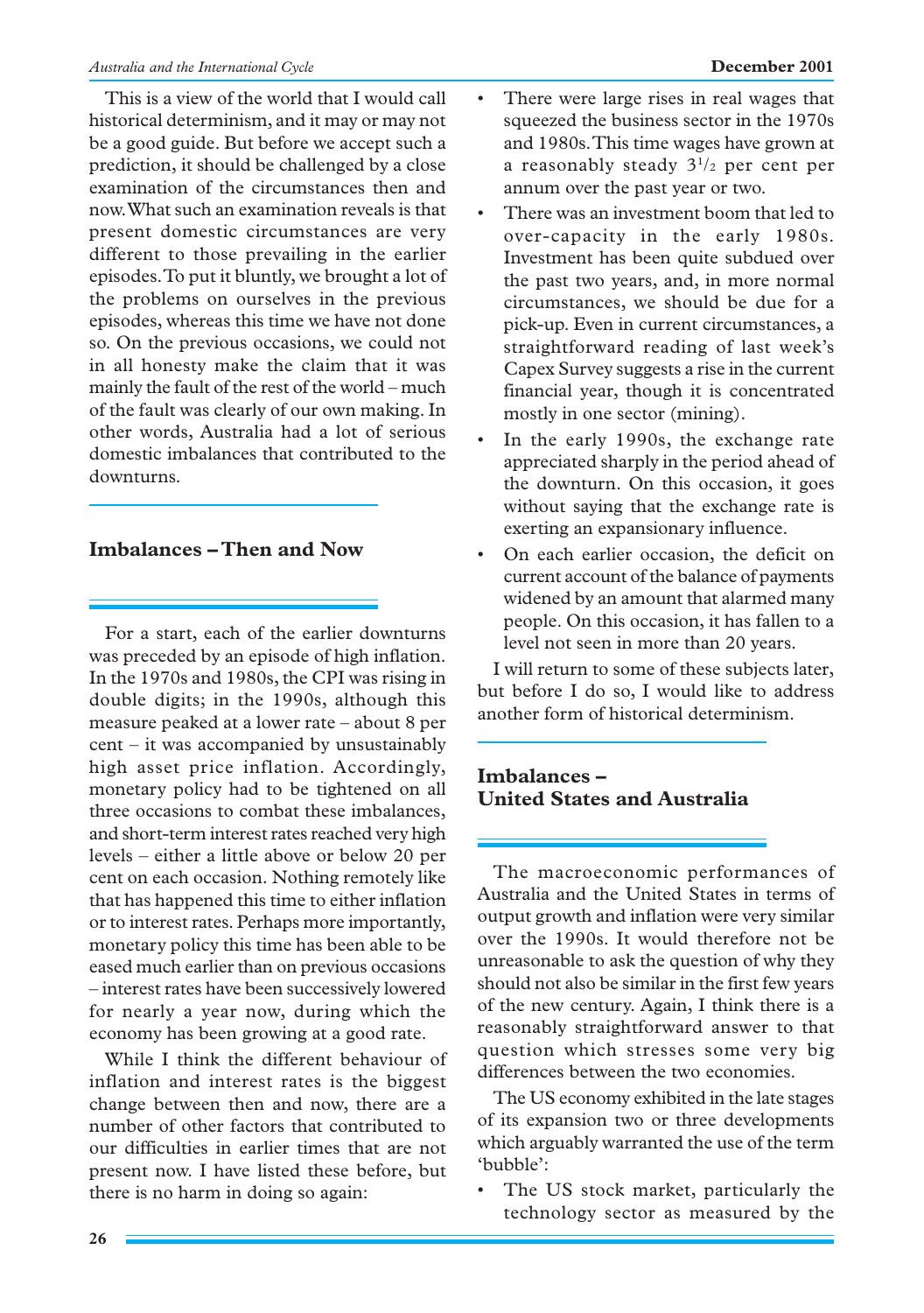NASDAQ, rose to exceptional heights and has since fallen. The broad indices such as the S&P 500 or the Wilshire are down by about 25 per cent from their peak, whereas in Australia the ASX 200 is only down about 4 per cent.

- In the United States, there was a burst of physical investment towards the end of the expansion, mainly in high-technology equipment. We are now seeing the reaction to this and the consequent excess capacity, in the form of sharp falls in investment. As explained earlier, this pattern of action and reaction is absent in Australia.
- The trade-weighted value of the US dollar has risen appreciably over recent years and, despite lowering interest rates faster than any other country this year, the currency remains at a very high level.

These three factors were really a manifestation of the excessive euphoria associated with the widely held view that the secret of economic success was to pour resources into the 'high tech' sector. In the event, the countries that were most exposed to that sector are the ones that are showing the largest falls in output.

# **The Transmission from the World to Australia**

So far, I have emphasised the strong points about the Australian economy, and the differences between us and other more vulnerable economies. But it would be foolish to deny that a fall, or even a pronounced slowdown, in the world economy and world trade would have a significant contractionary effect on the Australian economy. Clearly, such an effect will occur, some of which is already showing up. The two classical channels are through a fall in the volume of exports and through a lower terms of trade, but there may also be other channels. The remainder of my presentation will look at the probable size of these channels.

It is true that during world recessions, the volume of Australian exports usually falls.

| Downturns   | <b>Period</b><br>(year-ended) | Contribution<br>to GDP |
|-------------|-------------------------------|------------------------|
| Mid 1970s   | Mar 1974                      | $-1.4$                 |
| Early 1980s | <b>Jun 1983</b>               | $-0.9$                 |
| Early 1990s | Dec 1989                      | 0.3                    |

**Table 3: Export Contribution to GDP**

Table 3 shows that at the time of previous world recessions, Australia has experienced periods of falling or weak exports roughly coincident with these recessions. But the negative contributions to GDP in any one year are not large; the biggest we can identify is the 1.4 percentage points in the year to March 1974. Clearly, if the rest of the economy was growing at a reasonable rate, this would not be enough to induce a recession.

Traditionally, the Australian economy has had a reputation for doing better than most other economies in the good times and suffering more in the bad times. One reflection of this was that the Australian dollar was seen as a 'commodity currency' because it was heavily influenced by our terms of trade. Again, it is true that during previous world recessions, Australia experienced periods of falling terms of trade that coincided roughly with the recessions. The biggest negative contribution of 1.7 percentage points of GDI was in the year to March 1975 (following a massive positive contribution the previous two years) (Table 4). The magnitude of these effects is such that, although they have made a noticeable contribution to slowing the economy, they would not be enough to cause a recession.

# **Table 4: Terms of Trade Contribution to National Income (GDI)**

| Downturns   | <b>Period</b>    | Contribution<br>to GDI |
|-------------|------------------|------------------------|
| Mid 1970s   | Year to Mar 1975 | $-1.7$                 |
| Early 1980s | Year to Mar 1982 | $-0.6$                 |
| Early 1990s | Year to Jun 1991 | $-1.2$                 |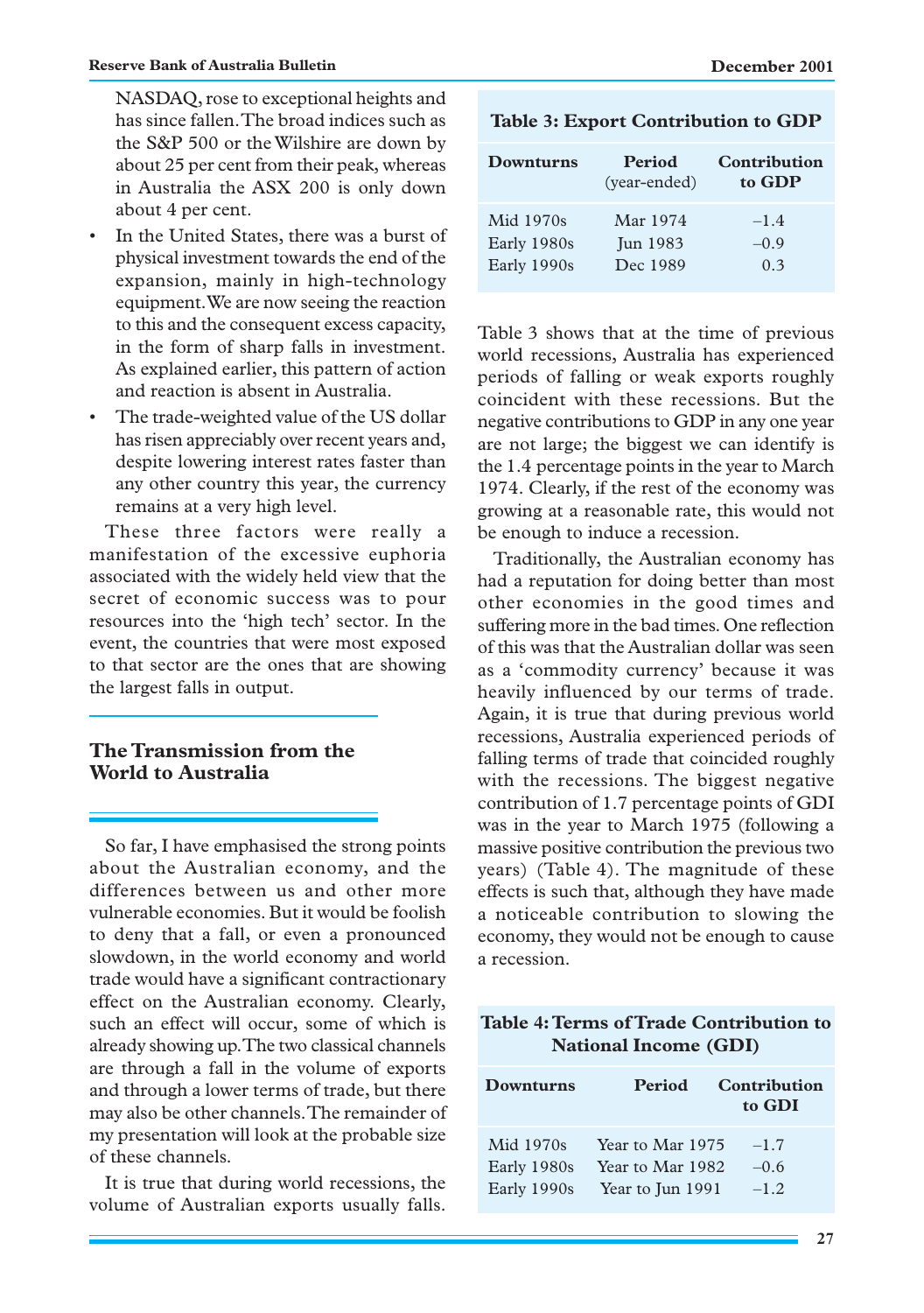Even if we add the export volume effects and the terms of trade effects together (noting that they usually cover different, but roughly adjacent, periods), the combined effect in any one year would not be enough to turn a reasonable positive growth rate into a negative one. The other conclusion that can be drawn from this table is that the contributions tend to be getting smaller, particularly for the most recent recession in the early 1990s.

I would like to say a little more about the terms of trade before I leave that subject. As I said earlier, there has been a tendency to see Australia as being some sort of 'loser' in the international economic competition because of our vulnerability to terms of trade movements. There is an assumption that our terms of trade are subject to a long-term downward trend, that they are also cyclically sensitive, and that both of these characteristics stem from an unfortunate export mix, with its over-representation of 'commodities'. I think this is a somewhat dated view for the following reasons:

- On the question of long-run trends, it should be noted that the low point in our terms of trade was as far back as 1986/87 (Graph 2). The two troughs since then have been at successively higher levels.
- On the question of cyclical sensitivity, we have had conflicting signals over recent years. Our terms of trade fell between mid 1997 and mid 1998 as a result of the Asian crisis, but since that time, i.e. over the past three years, they have risen, even though the last of those three years has been a very weak one for the world economy. They are now above the peak they reached immediately before the Asian crisis.
- The focus on our export prices is misplaced because the really interesting action seems to be taking place on import prices. They are not as cyclical as export prices, but they have shown a more pronounced downward trend over the 1990s, particularly over the past five years. We know that a lot of this is due to the sharp falls in the prices of telecommunications and computing equipment, but it is more widespread than

#### **Graph 2**



this. Of the 29 categories of goods for which the ABS publishes import prices, 26 fell in SDR terms between 1996 and the present. Nearly all of them are categories of manufactured goods.

Whether the trend in the price of a particular category of internationally-traded goods is up or down depends to a large extent on long-run supply elasticities. It now seems likely that the highest supply elasticities are to be found in large-scale manufacturing rather than resource-based goods. Semi-conductors are an obvious example, as are less sophisticated products such as clothing, textiles and footwear, but it also seems to be true for electrical equipment, automobiles, and for many types of industrial equipment. In some senses, these are now the 'commodities' of international trade. I am not suggesting that all manufactured goods have this characteristic, but it seems that most of them do.

My conclusion from this discussion of movements in exports, imports and the terms of trade is that they are not big enough by